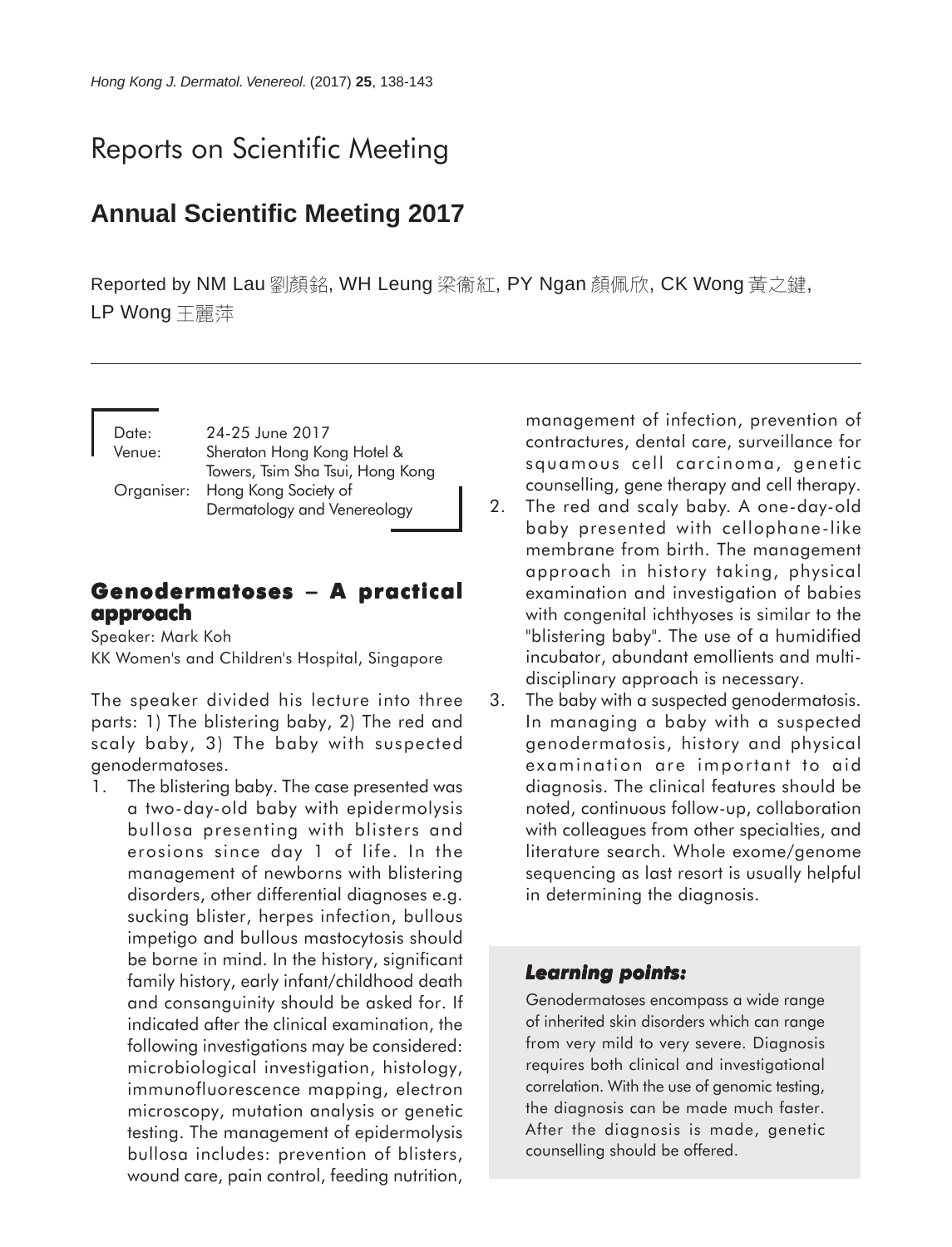### **Oral lichen planus**

Speaker: Kazuyuki Tsunoda Department of Dentistry and Oral Surgery, Keio University School of Medicine, Japan

The speaker gave an overview of oral lichen planus (OLP) and oral lichenoid reactions (oral lichenoid drug reactions and oral lichenoid contact reactions).

OLP can present bilaterally at the buccal mucosa or gingiva. It can be divided into "white" or "red" according to the clinical manifestation. For "white" OLP, it is the most common presentation and mainly asymptomatic. It appears as white, reticulated patches or plaques at the buccal mucosa or dorsum of tongue. For "red" OLP, it can be atrophic, bullous or presents as painful erosions and ulcers. The differential diagnosis of OLP include: oral cancer, aphthous ulcer, paraneoplastic pemphigus, erythema multiforme, and graft-versus-host disease. In managing OLP, the general principles are: oral care, hygiene and management of oral candidiasis. In mild to moderate OLP cases, e.g. "white" LP, topical corticosteroid  $+/$ occlusive dressing technique may be used. In severe OLP cases, e.g. "red" OLP, topical cyclosporine, cyclosporine gargle, topical calcineurin inhibitors or systemic corticosteroid may be necessary. Some patients with OLP may have complete remission, while some may progress to malignancy. Regular follow-up of patients is therefore necessary.

While most OLP is idiopathic, oral lichenoid drug reactions (OLDR) and oral lichenoid contact reactions (OLCR) can be improved when the underlying drug or allergen is removed. Therefore a drug history must be obtained from the patient to rule out OLDR. Patch testing can be done to rule out OLCR.

### *Learning points: Learning points:*

Lichen planus is an inflammatory disorder that can affect both the skin and oral mucosa. Cutaneous lesions have been reported in around 20% of patients with OLP. The liaison of dermatologists and dentists is necessary in the diagnosis and management of this condition. More attention should be paid on "red" OLP and in refractory cases and regular follow-up is needed to monitor for malignant change.

### **Optimising treatment for psoriasis − Which biologic is best fit for your patients?**

Speaker: Alice Gottlieb Tufts Medical Center, USA

Psoriasis is an immune-mediated disorder with dysregulation of the immune system and keratinocyte dysfunction. Various cytokines, including interferon-alpha, IL-23 and IL-12, play a major role in the pathogenesis of psoriasis. Biologic agents are important treatment modalities for moderate to severe psoriasis. They generally have good efficacy and favourable tolerability. The available treatment options include TNF-blockers (etanercept, infliximab, adalimumab), anti-IL-23 blockers (ustekinumab, guselkumab, tildrakizumab, and risankinumab), and anti-IL-17A (secukinumab and ixekizumab). Certolizumab, a new TNF blocker, has recently been included into the treatment of psoriasis.

#### *Learning points: Learning points:*

Biologic agents generally have good efficacy and favourable tolerability in the treatment of moderate to severe psoriasis.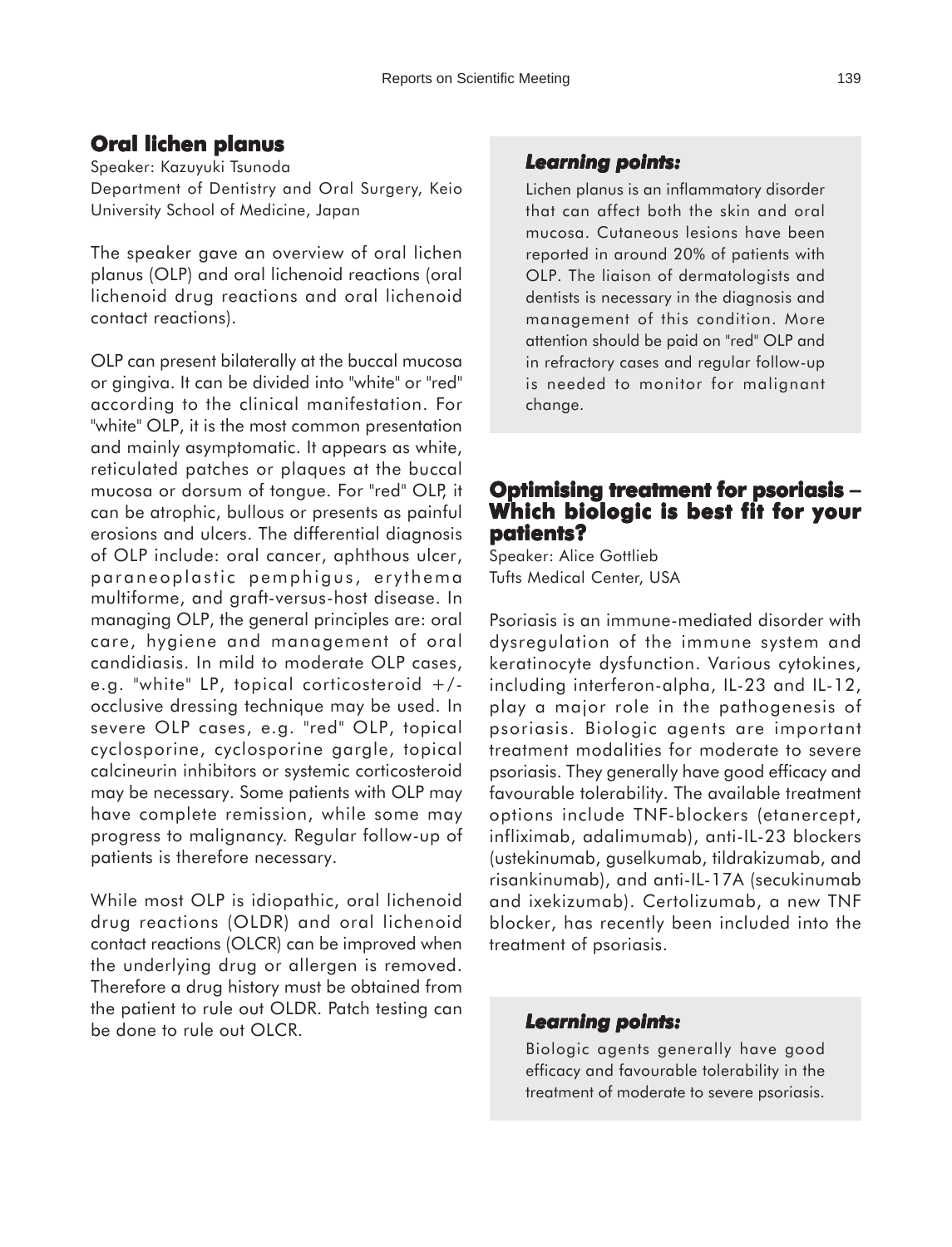### **STI in pregnancy**

Speaker: Roy Chan National Skin Center, Singapore

Intrauterine or perinatally transmitted sexuallytransmitted infections (STIs) can cause severe complications in pregnant women and their babies, including stillbirths, preterm labour, and foetal infections. Most of the affected patients are asymptomatic and STIs may only be detected by screening. Recommendations for screening of STI in pregnant women are based on cost, epidemiology, disease severity and complications. Early detection and treatment for syphilis and HIV infection in pregnancy has reduced the risk of mother-to-child transmission. Nucleic acid amplification testing (NAAT) based point-of-care tests for *Chlamydia trachomatis* and *Neisseria gonorrhoeae* can significantly improve control of these STIs in pregnancy.

#### *Learning points: Learning*

Pregnant women affected by STIs can be asymptomatic and screening of STIs is important for early detection and treatment.

### **Asymptomatic chlamydia and gonorrhea infections among MSM in Hong Kong**

Speaker: Perry CT Chau Dermatologist, Private Practice, Hong Kong

*Chlamydia trachomatis* (CT) and *Neisseria gonorrhea* (GC) infections are the two most common sexually transmitted infections (STIs). Most of these STIs are asymptomatic when they occur in the rectum or pharynx which can serve as a reservoir for further spread. There are various guidelines in different countries regarding screening of these STIs among men who have sex with men (MSM), based on their local prevalence study of CT and GC infections at different anatomical sites among MSM.

A study conducted in the Social Hygiene Clinics of Hong Kong in 2015 revealed a substantial amount of MSM (19.6%) had asymptomatic CT and GC infections from any of three anatomical sites (urethra, rectum or pharynx). The rectum was found to be the most frequently infected site followed by the pharynx. Around 75% of total asymptomatic infections could be picked up with nucleic acid amplification test (NAAT) by screening the rectum alone and 90% if screening was performed over both the rectum and the pharynx. Since the bacterial load of asymptomatic infection is usually very low, GC culture is not sensitive enough for detection and thus not recommended to be performed for screening purposes.

#### *Learning points: Learning points:*

A substantial number of asymptomatic CT or GC infections are detectable by routine screening among MSM in Hong Kong. Extra-genital screening especially from the rectum is therefore important.

### **Efficacy of vibration-assisted anaesthesia in intralesional steroid injection for keloid**

Speaker: Ka-lai Yuen Dermatologist, Private Practice, Hong Kong

Intralesional steroid injection remains the most common treatment of keloids. A major disadvantage is the pain associated with injection and can lead to patients refusing further injections.

The author conducted a study in 2015 to investigate the efficacy of vibration-assisted anaesthesia with a non-invasive commercially available massager for pain relief during intralesional steroid injection for keloids. Eligible patients attending the Social Hygiene Service were given the same dosage of intralesional steroid solution at two different areas of a single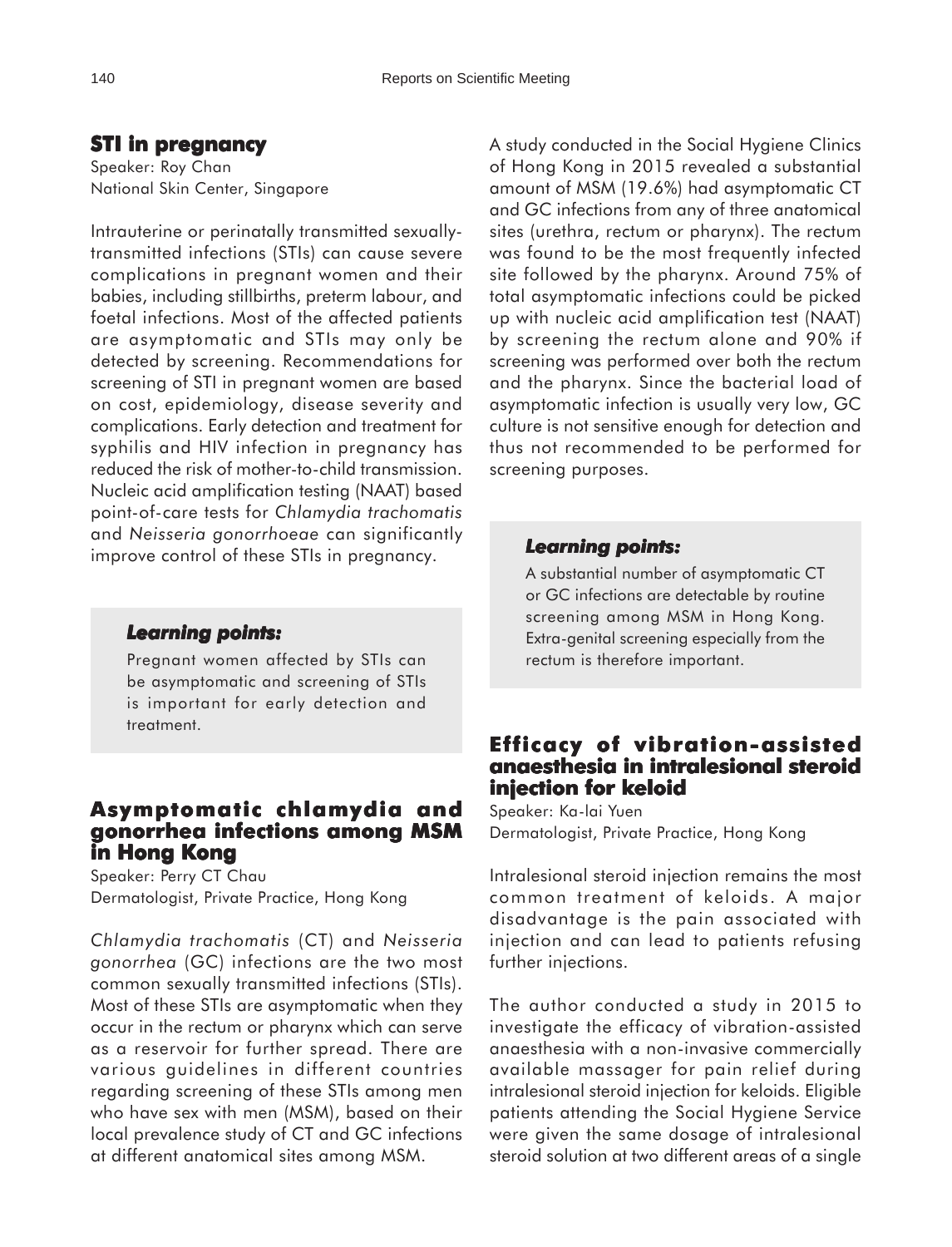keloid with and without a vibration device. The sequence of intervention was randomised. The area and thickness of injection sites were measured. The same physician administered all the injections. Patients' subjective pain scores and their preference for vibration technique were recorded.

Sixty-six patients completed the study. The median pain score on the control side (without vibration) was 6.75 versus 4 on the intervention side (with vibration). Overall, there was statistically significant pain score reduction with the use of vibration-assisted anaesthesia. About 82% of patients in this study preferred vibrationassisted anaesthesia for future intralesional steroid injection and 76% of patients agreed that vibration-assisted anaesthesia made intralesional steroid injection more acceptable.

#### *Learning points: Learning*

This study demonstrated that vibrationassisted anaesthesia was a safe and effective means of achieving clinically significant pain reduction for patients receiving intralesional steroid injection for keloids.

### **Immunobullous diseases in oral Immunobullous diseases in oral cavity**

Speaker: Kazuyuki Tsunoda

Department of Dentistry and Oral Surgery, Keio University School of Medicine, Japan

Oral mucosal diseases are easily visible and are often characterised by non-specific inflammation and secondary infection. They also induce physical stress to patients. Although uncommon, the oral cavity is affected by autoimmune diseases. For instance, oral mucosa is always involved in pemphigus vulgaris (PV). The majority of cases initially present with lesions in the oral mucosa. Some patients with mucosal dominant PV may have

concomitant minimal skin lesions. Buccal mucosa and gingiva are frequently affected. Severe lip involvement and heterogenous lesions are typical of paraneoplastic pemphigus.

Mucous membrane pemphigoid is another autoimmune disease which mainly affects the gingival mucosa. Sometimes, gingival blisters can be seen. Around 20% have concomitant skin involvement.

The desmoglein (Dsg) anti-skin antibodies in affected patients' serum, detected by enzymelinked immunosorbent assay (ELISA) test can also assist in the diagnosis of pemphigus. The Dsg 1 and Dsg 3 provided objective and quantitative data which allow differentiation of PV. Furthermore, the circulating autoantibodies against BP180 and anti-laminin-332 are also helpful in the diagnosis of mucous membrane pemphigoid.

#### *Learning points: Learning points:*

The clinical manifestations, histological and serological features, pathogenesis and biological behaviour are all useful in the diagnosis of various autoimmune diseases of the oral cavity. Due to their potential of causing severe or lifethreatening conditions, early diagnosis and interventions are warranted.

#### **Oral mucosal disease**

Speaker: Franklin Chan Private Practice, Hong Kong

Diseases of the oral mucosa can be due to a local condition, or a manifestation of systemic disease. Local oral mucosal diseases are often related to, or influenced by, the state of the dentition, which is unique in oral environment. Various systemic diseases present with mucosal manifestations, for instance, nutritional deficiencies, toxicological conditions, or blood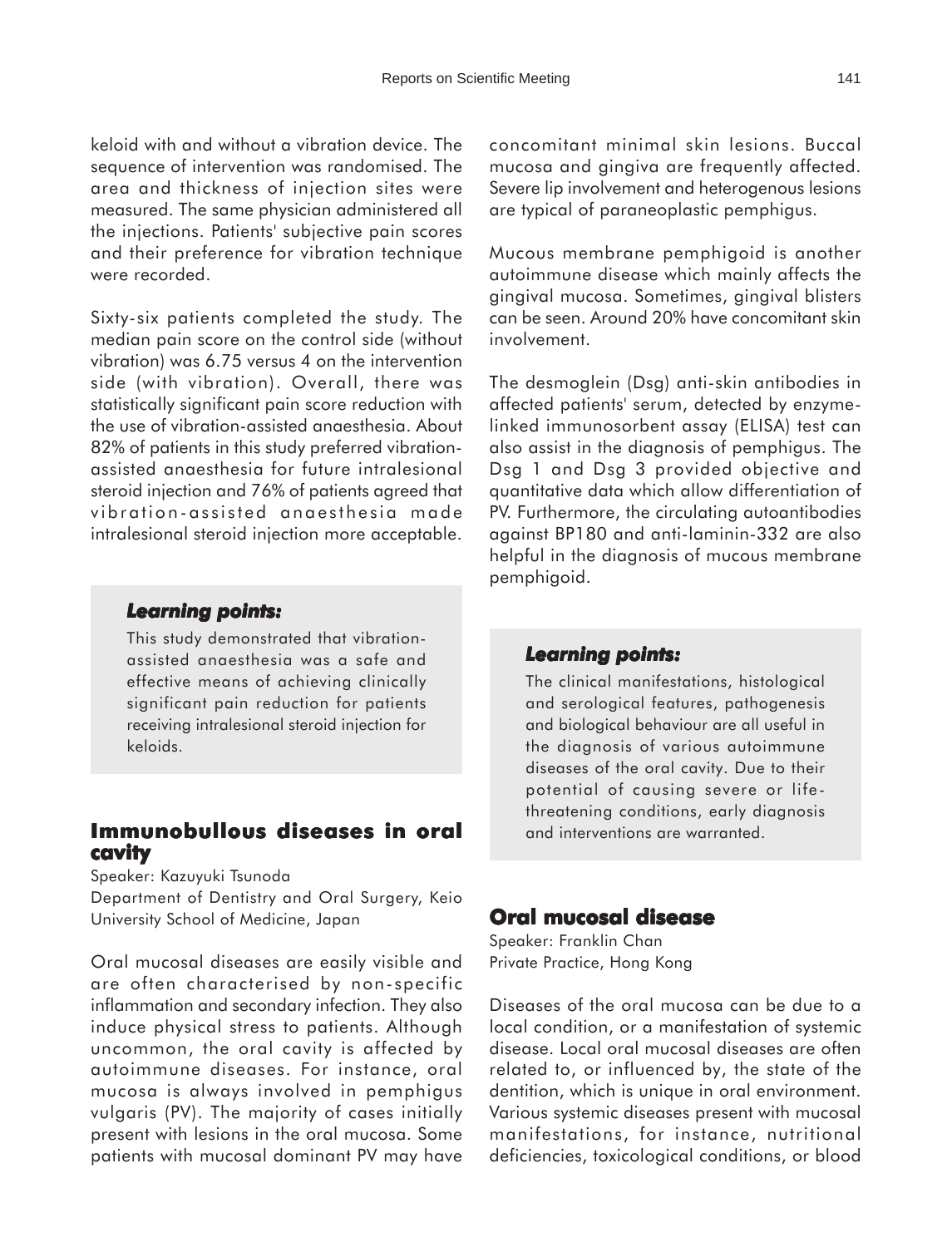dyscrasias. The speaker shared some common oral mucosal diseases features.

One of them was recurrent aphthous ulcer. It commonly affects the general population. The three main varieties are minor aphthous ulcer, major aphthous ulcer and herpetiform aphthous ulcer. Minor aphthous ulcer is the most common form, which can occur in any site of the oral mucosa. There can be one or a few lesions, with a few millimetres in diameter. Usually it heals spontaneously within one to two weeks without scarring. Major aphthous ulcer is less common with larger size (over 1 cm in diameter). It persists for a longer period of time, up to six weeks with considerable scarring. Herpetiform aphthae are also less common with crops of small but numerous ulcers. It may coalesce into a large and shallow ulcer. Other than ulcers, mucosal swellings, premalignant and carcinogenic conditions in oral cavity were discussed.

### replication, and production/packaging/ distribution. Defects in migration of melanoblasts from neural crest to the skin result in diseases such as piebaldism or Waardenberg syndrome. An algorithm to investigate for multiple lentigines was discussed. The recognition of organ involvement will help in the diagnosis. For Peutz-Jeghers syndrome, it is important to follow up the patient over time and to screen for the occurrence of gastrointestinal malignancies. In piebaldism, it is important to perform a head to toe examination to differentiate it from vitiligo. In children with suspicion of oculocutaneous albinism, it is also important to follow them up over time for progression. Chediak-Higashi syndrome is a differential diagnosis of oculocutaneous albinism. It is also imperative to consider conditions such as pityriasis alba, phytophotodermatitis, dyschromia pigmentosa, leprosy and linear and whorled nevoid hypermelanosis when pigmentary diseases are encountered.

### *Learning points: Learning*

The oral mucosa shares many of the structural and functional properties with the skin. While the surrounding environment of the skin is normally dry, the oral mucosa is often bathed in saliva to stay healthy. Problems arise if this natural environment is reversed, for the skin or the oral mucosa.

### **Paediatric pigmentary diseases, including vitiligo**

Speaker: Yoke-chin Giam National Skin Centre, NSC National Health Group, Singapore

The approach to pigmented disorders in children was discussed. The pathophysiology of hypopigmented disorders includes biology of pigmentation and disorders at development and differentiation, migration/maturation/

### *Learning points: Learning points:*

Good history, experience and long-term follow-up are important to differentiate among the disorders. Mutational studies are required to confirm some of the diagnoses.

### **What's new in paediatric dermatology**

Speaker: Yoke-chin Giam National Skin Centre, NSC National Health Group, Singapore

Coxsackie A6 has emerged as the pathogen causing atypical presentations of hand foot and mouth disease in Singapore. The disease is more severe, associated with high fever, postillness onychomadesis and is more frequent during winter months. Zika virus infection is associated with a non-specific maculopapular rash. It is important to illicit a travel history in